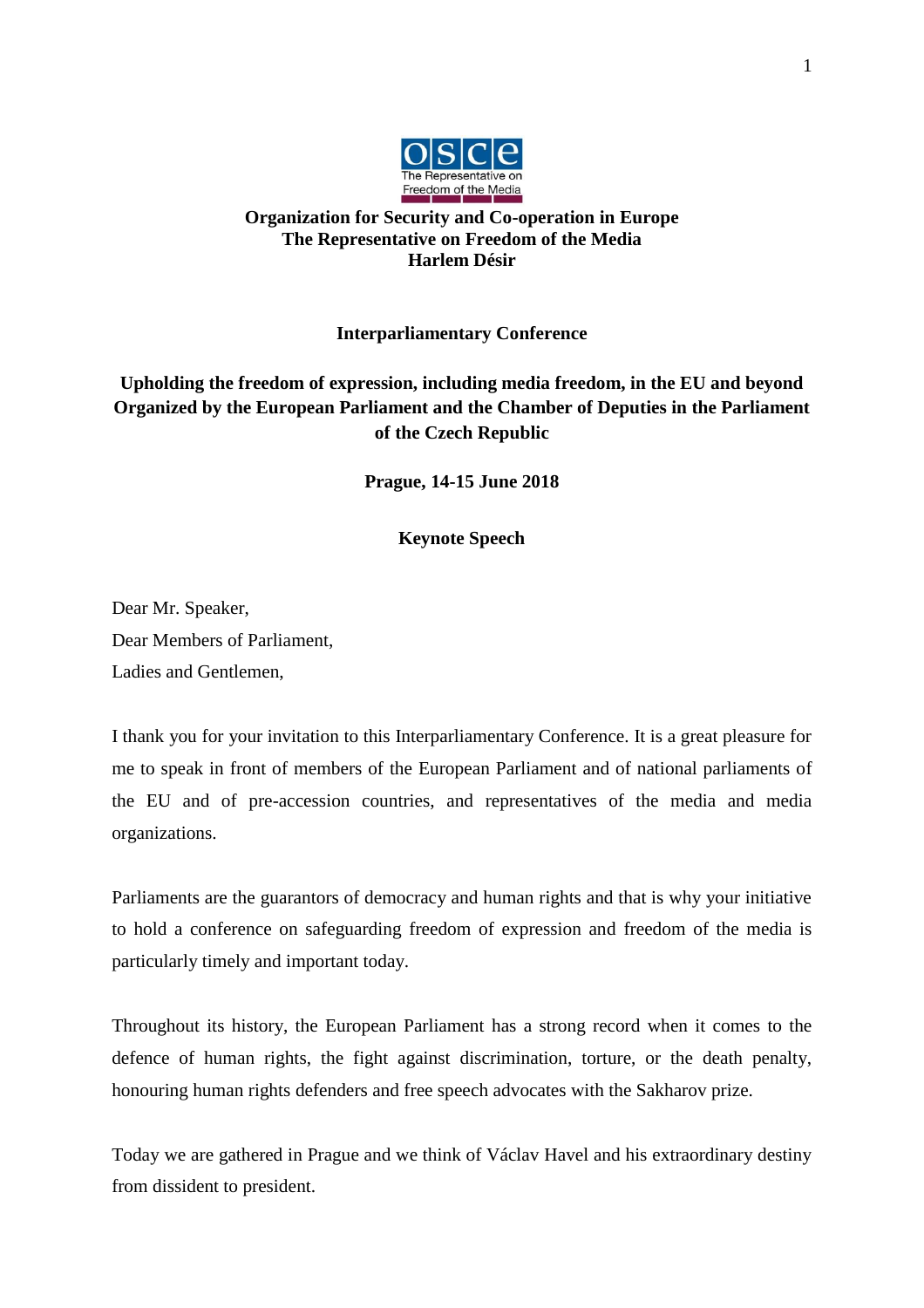Václav Havel believed in the continued enlargement of freedoms in the countries of Central and Eastern Europe as everywhere else.

He believed in the strength of ideas, of debate, of open discussion which are the main road to democracy. He once spoke, in 2002, of "an irreversible process towards democracy and freedom of expression."

Irreversible. The word resounds heavily today as we see the tide of populism and illiberalism.

Where do we stand today?

We see, among those who are supposed to be the heirs of these historic battles for democracy, some who try to create an absurd and dangerous opposition between the democratic legitimacy of leaders who have won elections and the legitimacy of the press to do its work.

Everywhere in the world, populists are trying to oppose the legitimacy based on the support of a majority to the democratic rights of the others and to the critical role of the press.

This is not just an attack against a profession, or against the media, it is an attack against the right to information, the right to know, the right to discuss, the right of citizens to hold government to account.

It is in fact an attack against the principles of pluralism, of accountability, and of checks and balances which are the foundations of any democracy.

It is an attack against democracy itself, and it's a dangerous one in a dangerous time.

Recently, a president has been heard joking that some journalists have to be "liquidated" and brandished a fake Kalashnikov at a press conference with the inscription "for journalists" on it.

A Prime Minister called journalists "hyenas," and "prostitutes".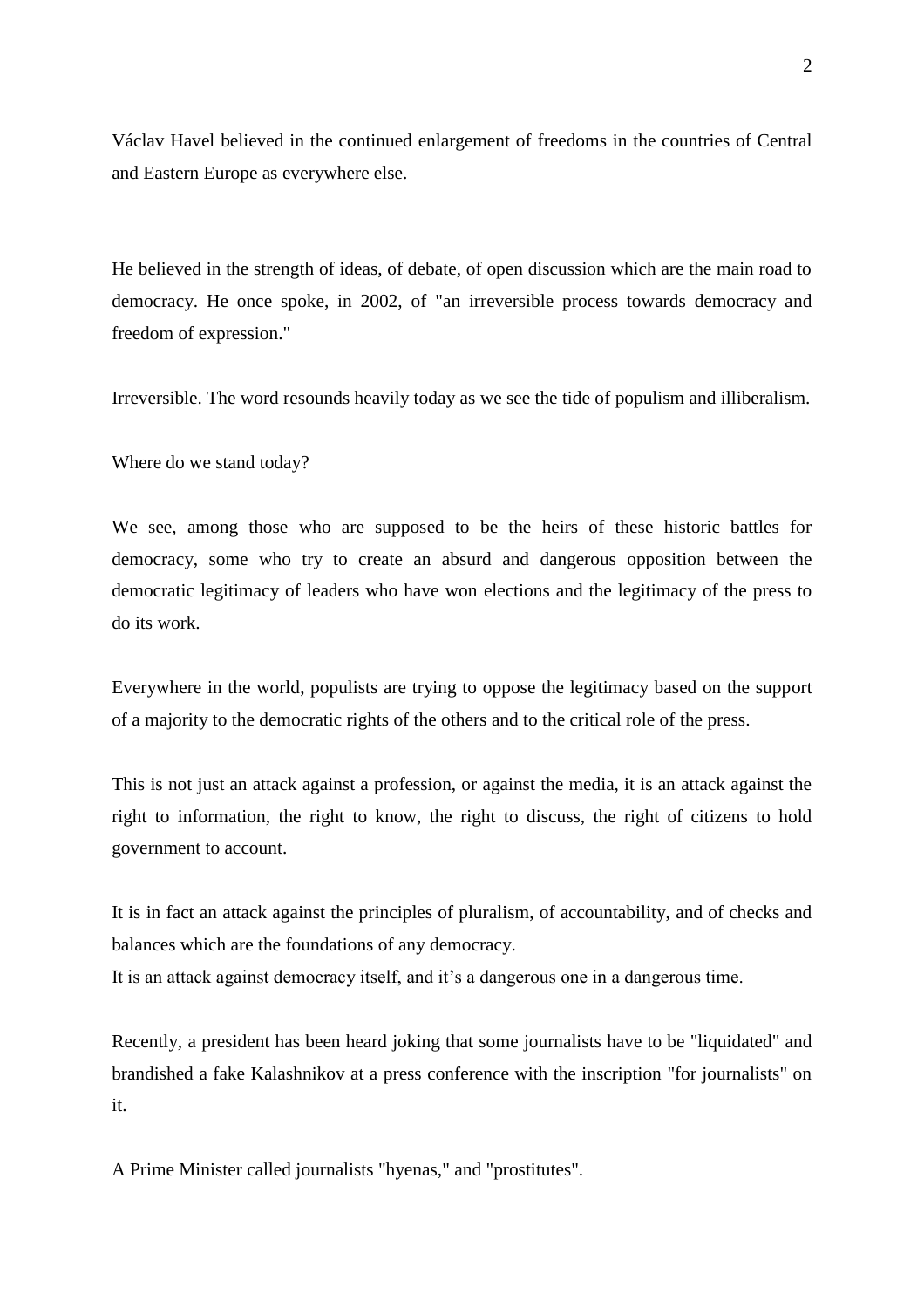These statements are part of a toxic environment, where real violence may be the next step.

What we see with this smear campaign against the media in many countries around the world including in OSCE Participating States and in Europe, notwithstanding the strong commitments to respect freedom of the media, is that more and more journalists are being attacked, harassed, and detained for their work.

In Turkey more than 120 journalists are in jail under accusation of terrorism or complicity in the Coup attempt of 2016.

In too many countries, national security arguments are used to silence dissenting voices.

In other countries, libel law and economic fraud are widely used to prosecute journalists and close independent media.

In several European member states and Western Balkan States we see journalists and media under political, judicial and economic pressure.

In Hungary and in Poland we have seen governments cutting state advertisement to independent newspapers such as Nepszabadsag and Gazeta Wyborcza, and imposing their control on Public Service Broadcasters. This is a problem we also see in the Western Balkans.

In Poland, only widespread protests could lift a ban on access of journalists to the national parliament, in December 2016.

In Hungary, a new law will limit access to a broad zone around the national borders; the law may well handicap the media in their role to report on migrants and refugees.

And now, in the past months, we have even seen journalists killed in Europe for their work. In most cases, this was followed by impunity.

The murder of Ján Kuciak and his fiancée Martina Kušnírová happened only four months ago, and those responsible for the horrible assassinations have yet to be identified.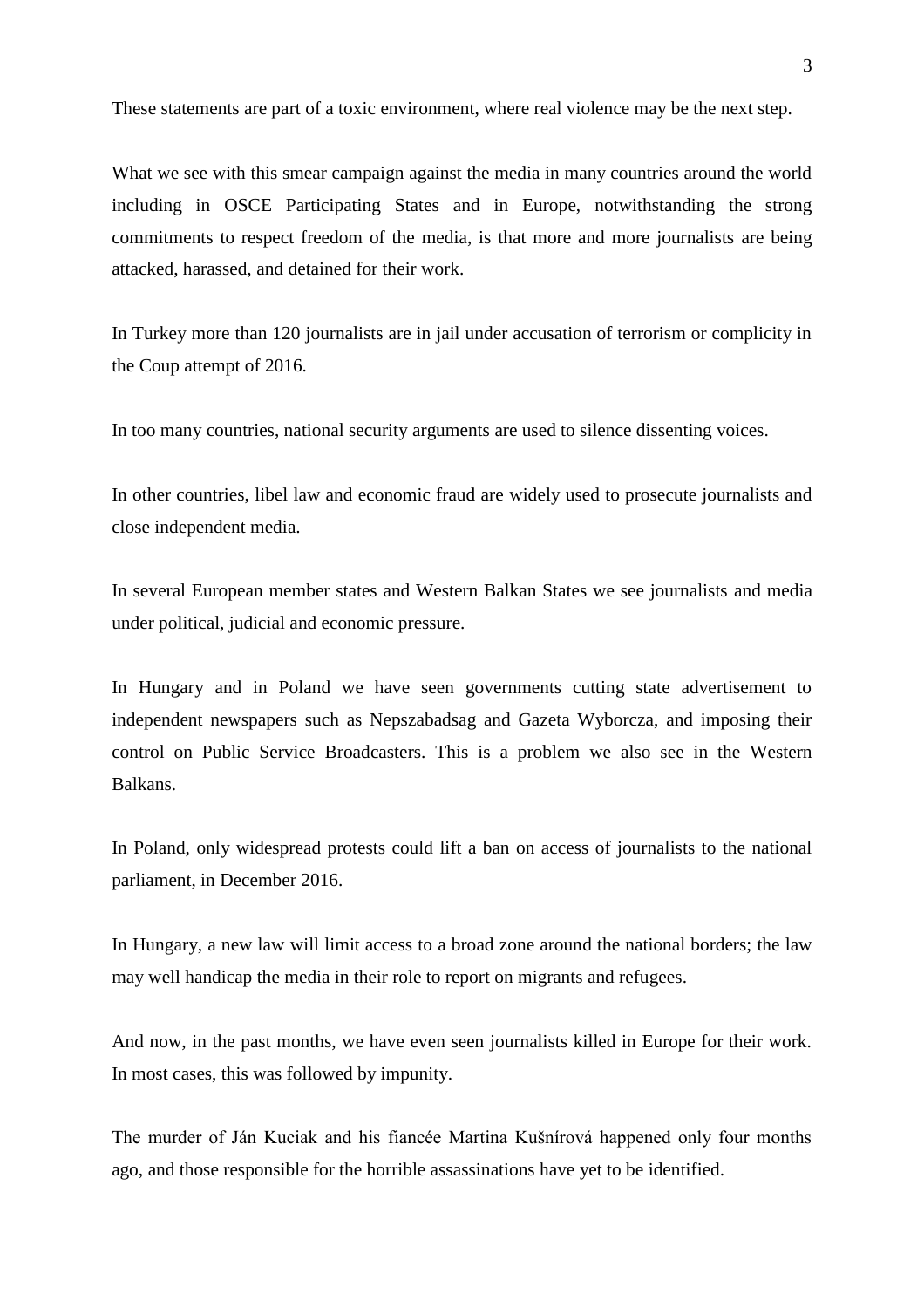Last year, Daphne Caruana Galizia was killed in Malta. She had no protection despite the fact that she had been threatened many times before. She was instead called a "hate blogger" and the masterminds of her assassination are still running free. Meanwhile, her sons and husband still face libel suits by members of government. Her relatives have to face the absurdity that they have inherited her lawsuits.

Last month, in Montenegro, Olivera Lakić, a journalist of the newspaper Vijesti, was shot and wounded outside of her home in Podgorica. She too had been attacked and threatened before. Her assailants have not been found, just like the aggressors against many other journalists in the Western Balkans including Slavko Ćuruvija in 1999, Milan Pantić in 2001, and Duško Jovanović in 2004.

Yesterday, we learned about the very alarming disappearance of Stefan Cvetković in Serbia. He is an investigative journalist, reporting on corruption and investigating the murder of Oliver Ivanović, a politician assassinated in January this year.

For Europe, to accept this erosion of safety of journalists, of media pluralism and of freedom of the press, would be a defeat of democracy in front of populism.

This is a battle at the heart of the future of Europe. This deserves the same attention and energy as the battle for the respect for the rule of law.

Democracy is not only about elections. There are no strong democracies without a free media, as there is no democracy without the rule of law and an independent judiciary. This is a vital test, and it is not by accident that populists are attacking the independent media. Free journalists are an obstacle to their plan.

A free media is an institution of democracy. And it is important that you, the Parliament, as a founding institution of democracy, take care of it as such, because the media is a fragile institution. Unlike the government, the Parliament or the Judiciary, the media is not an institution within the State. It has neither police nor army. It is not a single organisation but a plurality of thousands of individuals and of hundreds of media, independent from one another. It is by nature diverse and not unified; as it is the nature of this institution, the press, to criticise those in power and even other institutions, to question, to investigate, to scrutinise,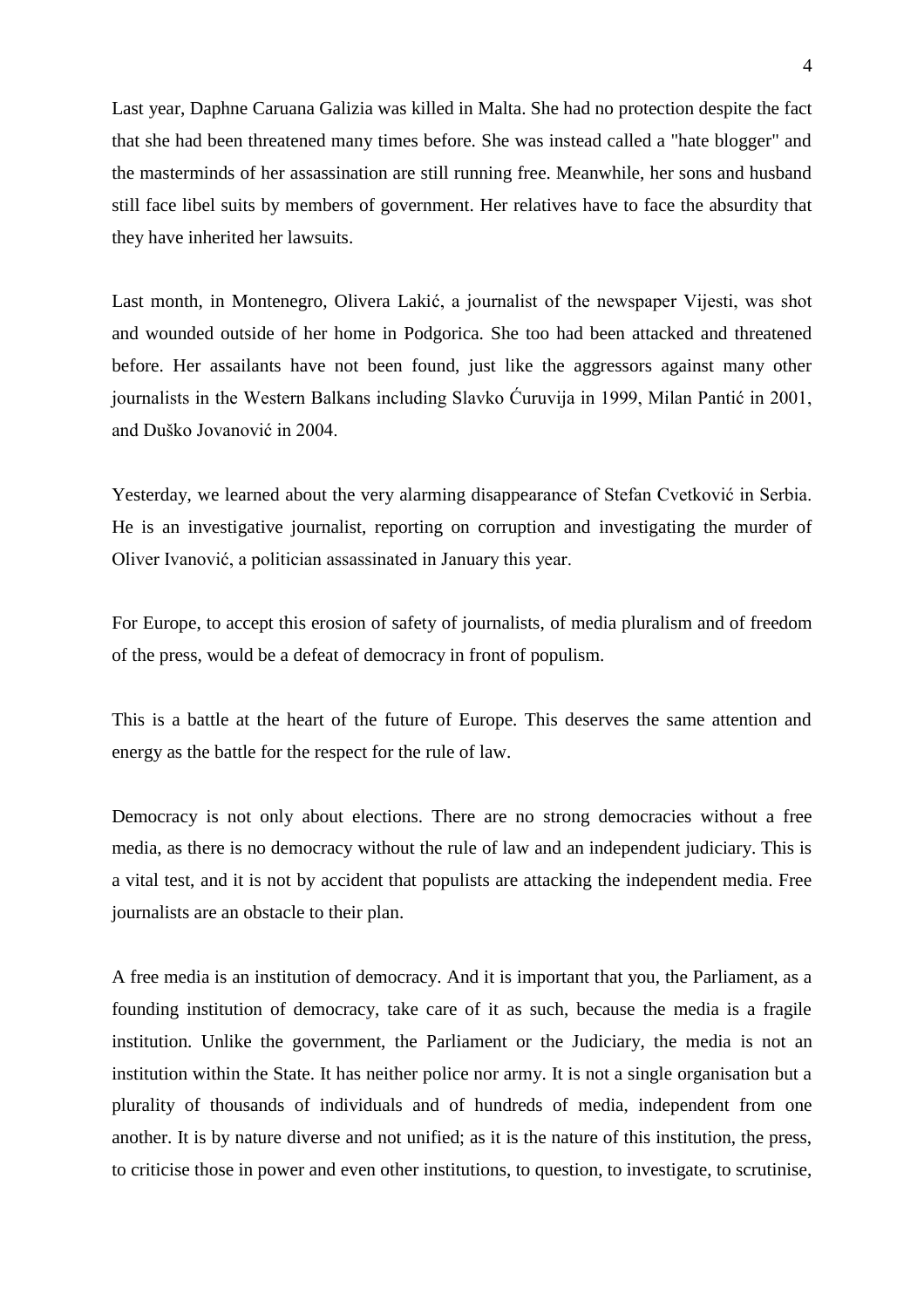to inform citizens and to push for discussions on issues of public interest, even on sensitive and divisive ones.

Democracy is not about uniformity and official truth. It is about diversity of opinions, open discussions, critical thinking and free choice by citizens.

And it is the responsibility of the State and of the governments to protect journalists not because they like what they say, but precisely because they are independent and because they play an indispensable role in democracy.

The investigations, the questions of a journalist -whether you like it or not - can be key for the whole of society. And a murder of a journalist is an attack and a crime against the whole of society.

That is what young people, and many others, have said in Bratislava and all over Slovakia in the past months, after the murder of Ján Kuciak, calling for justice and an end to corruption.

Today, we need to form a new coalition for the safety of journalists and for media freedom.

This is even more necessary in a context which is marked by two elements having a strong impact on the situation of media pluralism.

The first one is the security context.

As parliamentarians, you have a key role to play in ensuring that any legislation aimed at combating terrorism and violent extremism, is not to the detriment of freedom of expression and media freedom at large.

This is particularly important when it comes to internet regulation. I fully understand the need to combat terrorist propaganda and hate speech, but when drafting legislation it is essential to ensure that this will be proportionate and necessary and will not restrict freedom of expression as a whole.

We must refuse to oppose freedom of expression and media freedom to security, especially in the fight against terrorism.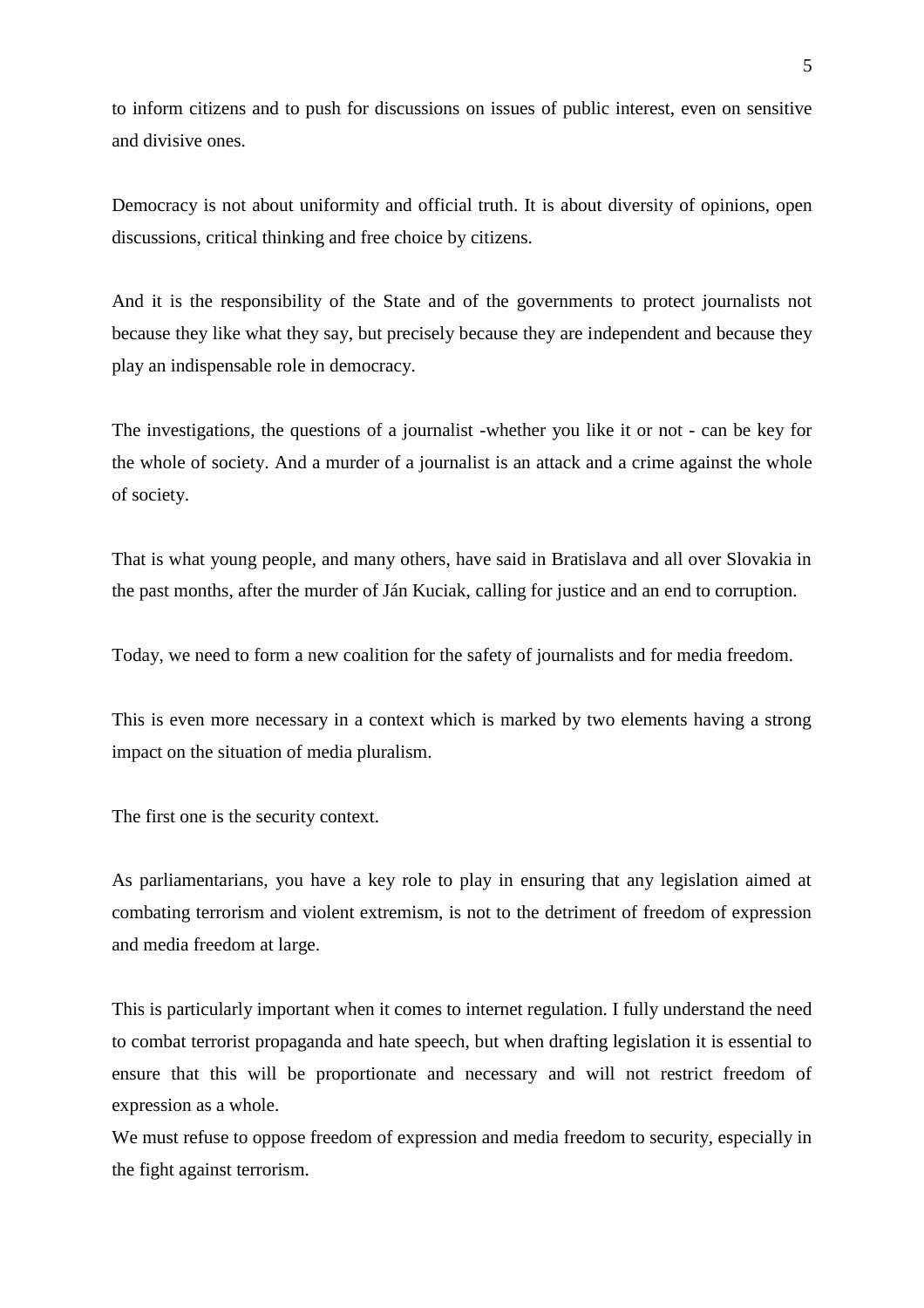It is one of your important responsibilities to demonstrate that it possible to combine the two objectives and to preserve fundamental freedoms while combating the enemies of freedom.

The second challenge is the impact of digitalization on the media and particularly on media pluralism.

Digitalization has created many new opportunities for access to information, and for the creation of online independent media in countries, where a free and independent media hardly existed in the past. Bloggers, citizen journalists, and international online investigation websites - for example in the Western Balkans - could develop thanks to the existence of an open internet without border control or restrictions.

We have to protect this open internet to avoid its fragmentation, through different national regulations. Legislators must be very careful with any laws or regulation that would restrict access to the internet, control social media, block websites, or introduce unlawful surveillance of users.

That is also why we must continue to defend net neutrality, following the European Union in its decision to defend this important character of online pluralism. We should not accept commercial arrangements by internet intermediaries which would restrain a free and equal access to media, with unfair revenue for content producers.

The digital transition of the media landscape has further accelerated the concentration of media ownership. In rural areas, print media disappear, or they are forced to merge with other media and are no longer capable to cover local news.

This is a growing problem for local democracy. A recent survey even shows that without a local newspaper, the cost of governance rises. That is why in Denmark the state supports new media initiatives with subsidies. Norway has also developed strong support in order to ensure media pluralism at local and the national level. The Netherlands and Belgium have started subsidies for investigative journalism. These countries decided to invest in the role of independent media. It is important to support innovation for those traditional forms of media, in their transition and the adaptation toward new digital business models. But state aid to the media must be designed and implemented through transparent criteria and procedures, aimed